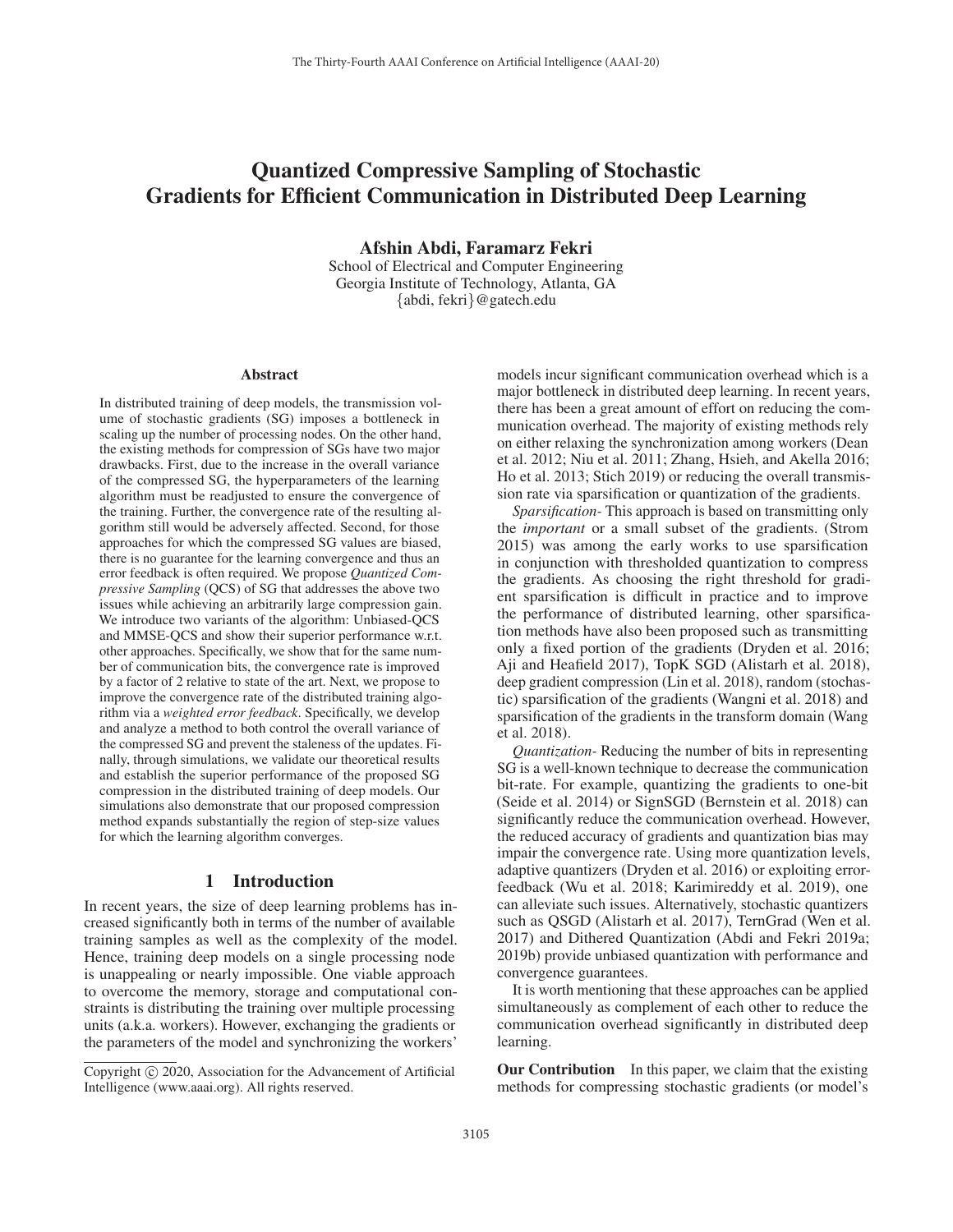

Figure 1: Schematic overview of the distributed training.

updates) suffer from few drawbacks such as increase in the total variance of SG, limited compression gains or added bias to the SG. These issues can adversely affect the convergence of the distributed learning algorithm. We propose a novel approach, Quantized Compressive Sampling (QCS) for the compression of stochastic gradients or parameters of deep models. The algorithm employs both a dither quantization and compressive sensing to achieve arbitrarily large compression gains while at the same time has desired properties such as unbiasedness and having small compression error. To further improve the convergence rate of QCS, we suggest using *weighted* error feedback. We theoretically analyze the effect of error feedback on the convergence rate and show that how the introduction of a 'decaying factor' in the feedback can improve the stability of the training via 1) controlling the variance of the residual signal in the error feedback, and 2) forgetting the outdated gradients.

#### Notations

Bold lowercase letters represent vectors and the  $i$ -th element of the vector  $x$  is denoted as  $x_i$ . Matrices are denoted by bold capital letters such as  $X$ , with the  $(i, j)$ -th element represented by  $X_{i,j}$  or  $[X]_{i,j}$ .  $A \odot B$  is the Hadamard product of A and  $B \uparrow A \odot p$  for vector v is computed by expanding of *A* and *B*.  $A \odot v$  for vector *v* is computed by expanding the dimension of *v* appropriately to make it the same size as the dimension of *v* appropriately to make it the same size as *A*. Given a real number  $x \in \mathbb{R}$ ,  $|x|$  is the nearest integer to x and sign(x) is the sign of x defined as  $+1$  for  $x > 0$  and  $-1$  for  $x \leq 0$ . log and log<sub>2</sub> denote the natural and base 2<br>logarithms respectively logarithms, respectively.

For a random variable  $u, u \sim \mathcal{U}(a, b)$  if its probability distribution is uniform over interval  $(a, b)$ .

Throughout the paper, usually  $n$  refers to the number of parameters, *g* stochastic gradient of the parameters, <sup>P</sup> is the number of processing nodes or workers and Q is the range of the quantizer, i.e., the output of the quantizer would be in  $\{-Q, \ldots, 0, \ldots, Q\}.$ 

# 2 Problem Statement and Motivation

Let  $f : \mathbb{R}^n \to \mathbb{R}$  be a differentiable objective function to be minimized. We consider the distributed optimization of  $f(\cdot)$ as shown in Fig. 1. There are  $P$  separate workers which have their own copy of the model to be trained. At each iteration of training, each worker computes a stochastic gradient (SG) of the parameters  $(q_p)$  based on its own available data. It is

then transmitted to a server (in the centralized training) or communicated with other workers (in the decentralized topology) to compute the average. The average of all gradients or the updates  $(\bar{g})$  is then broadcasted back to all workers to update their local copy of the model.

Quantizing the gradients  $(q_k)$  is a well-known approach to reduce the number of transmitted bits and mitigate the communication bottleneck in distributed training. However, the existing quantization methods have few drawbacks;

- Due to the quantization noise, the total variance of the SG would be increased, and as illustrated later in the following example, the learning algorithm with quantized SG may not converge with the same set of training hyper-parameters as the baseline (non-quantized) algorithm. Hence, the hyper-parameters must be adjusted to ensure the convergence of the learning algorithms, which in turn can increase the required *number of training iterations* for the convergence of the model.
- If the quantizer is biased (e.g., signSGD), the training algorithm is not guaranteed to converge (see, e.g., (Karimireddy et al. 2019)).
- Since the small gradients are suppressed by the larger ones and thus would be most likely quantized to zero, the parameters whose gradients are relatively small may not be updated even if their gradients point to the same direction in multiple consecutive iterations of training.

Although using error-feedback (Wu et al. 2018; Karimireddy et al. 2019) can alleviate these issues to some degrees, the requirement to store the residual of quantization at each worker increases the memory footprint of the training algorithm significantly which is undesirable in many applications esp. for large deep models.

Example (Linear Regression). Consider learning a linear regression model  $z = Wx$  with mean squared error (MSE) cost function  $f = 0.5 \mathbb{E} \left[ \|\mathbf{y} - \mathbf{W}\mathbf{x}\|_2^2 \right]$ , where  $\mathbf{y} \in \mathbb{R}^m$  is the desired (target) signal and  $\mathbf{x} \in \mathbb{R}^n$  is the input Asthe desired (target) signal and  $x \in \mathbb{R}^n$  is the input. As-<br>sume that *x* is a zero-mean multivariate Gaussian random sume that *x* is a zero-mean multivariate Gaussian random vector with correlation matrix *R* whose maximum and minimum eigenvalues are  $\lambda_{\text{max}}(\mathbf{R})=4$  and  $\lambda_{\text{min}}(\mathbf{R})=1$ , respectively. It is known that gradient descent with step-size  $\mu < 1/\lambda_{\text{max}} = 1/4$  converges to the optimal solution. To investigate the impact of compressing SG on the convergence rate, we consider learning *W* via stochastic gradient descent algorithm with batch-size 32 and using no quantization (baseline), QSGD (Alistarh et al. 2017), Sparse-SGD (Wangni et al. 2018), and our proposed method (presented later in the paper). The parameters are adjusted such that compression gains of all methods are approximately 21, except the method labeled as '*Proposed, Fewer Bits*' in Fig. 2b which uses approximately 40% fewer bits. We set  $n = 64$ ,  $m = 50$  and repeated the experiments several times with different values of learning rate to obtain the range of  $\mu$  that the training algorithm converges and the corresponding convergence rate. Figure 2a shows the percentage of times different learning algorithms converge vs. step-size  $\mu$ . We nose that quantization or sparsification reduces the range of  $\mu$  for which SGD converges. However, our proposed method significantly increases that range compared to existing methods. Although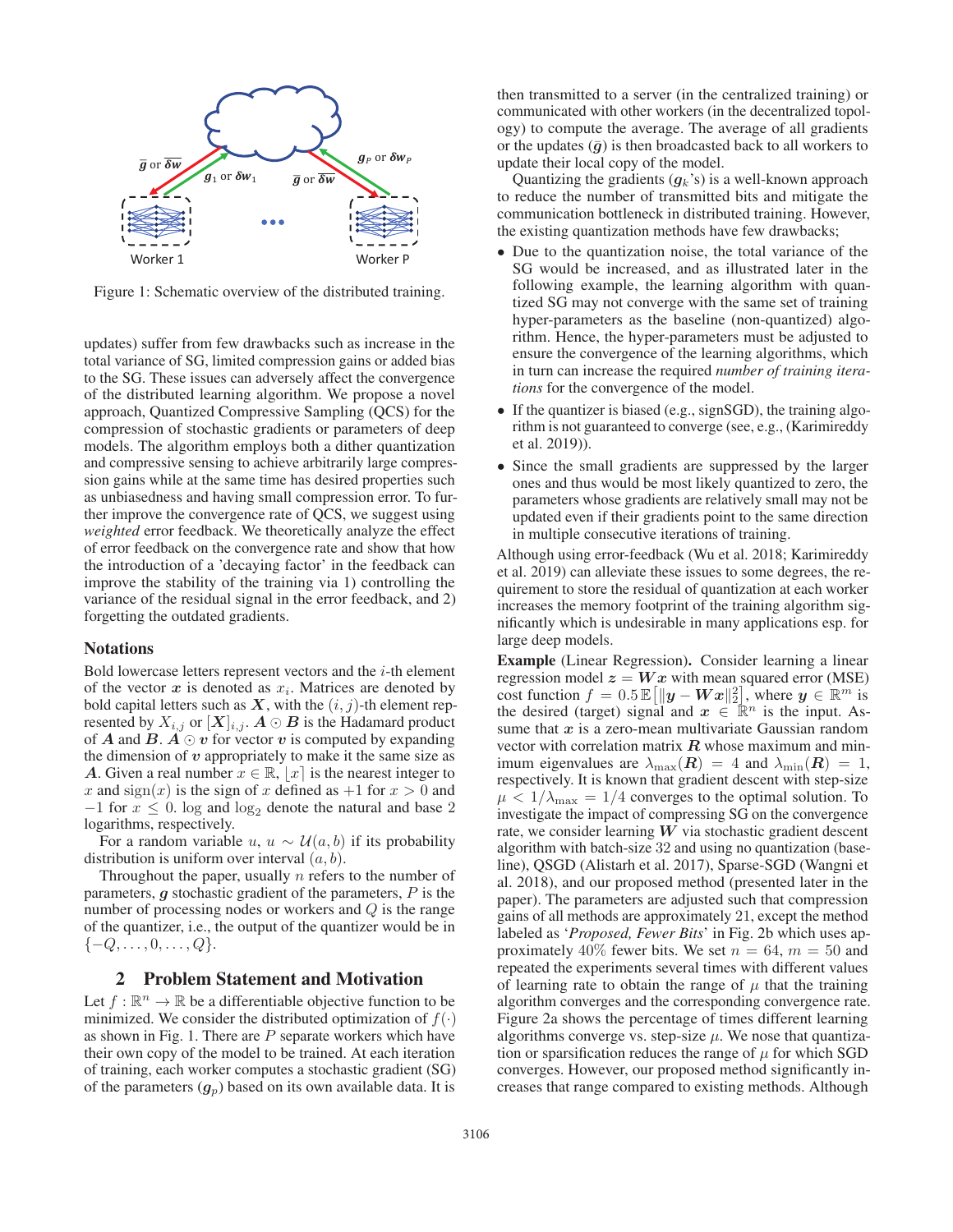

Figure 2: Effect of different quantization techniques on the convergence of SGD on learning simple linear regression model. The shaded region represents variations of  $\pm 1.5$  standard deviation. Note that the scale of convergence plots is logarithmic.

using smaller  $\mu$  ensures the convergence for QSGD and Sparsified SGD (see Fig. 2b), it sacrifices the potential of higher convergence rates that can be achieved by using larger stepsizes (Fig. 2c). In this example, our proposed method consistently outperforms the other existing algorithms. Even by step-size  $\mu = 0.10$ , the convergence time can be reduced by a factor of 2 compared to the QSGD with  $\mu = 0.05$ .

Next, we introduce our proposed Quantized Compressive Sampling (QCS) method for the compression of stochastic gradients or parameters of deep models. The algorithm, employs both a dither quantization and compressed sampling to achieve arbitrarily large compression gains. We introduce two variants of the algorithm: 1. unbiased compression of SG (Unbiased-QCS), and 2. compression with the minimum mean squared error (MMSE-QCS). In section 4, we introduce weighted error feedback to improve the convergence rate of the learning algorithm and show that the introduction of a 'decaying factor' in the feedback greatly improves the stability of the training. In section 5, we theoretically prove the convergence for the QCS-SGD, analyze the convergence rates of the proposed methods and compare them with the baseline (uncompressed) SGD. We theoretically show that the weighted error feedback can improve the convergence rate and close the gap from the baseline (uncompressed) SGD. Finally, in section 6, we evaluate the theoretical results and compare our approach against the state-of-the-art and the baseline.

# 3 Quantized Compressive Sampling of Stochastic Gradient

Let  $g \in \mathbb{R}^n$  be the stochastic gradient of the model. Instead of directly compressing *g*, our proposed method is based on mapping *g* onto  $\mathbb{R}^k$ ,  $k \leq n$ , via  $v = Tg$  and then compressing *v*. Here, *T* is a random mixing matrix chosen from a class of appropriate transforms  $\mathcal T$ . Inspired by the work on structured measurement matrix in compressed sensing, we consider the following class of random mixing matrices

$$
T = \frac{1}{\sqrt{k}} H R,\tag{1}
$$

where  $R$  is a random Rademacher diagonal matrix, i.e.,  $R = \text{diag}(r)$ ,  $P(r_i = 1) = P(r_i = -1) = 0.5$ , and *H* 

is constructed by picking up the first  $k$  rows<sup>1</sup> from the Hadamard matrix  $H_n \in \mathbb{R}^{n \times n}$ . Fore more detailed analysis of the proposed class of transforms, please refer to §2 of the Supp. document. Note that the random transformation can be alternatively applied as

$$
v = \frac{1}{\sqrt{k}} H(r \odot g). \tag{2}
$$

Lemma 1. *The random mixing matrix <sup>T</sup> has the following properties:*

$$
TT^{\mathsf{T}} = \frac{n}{k}I, \quad \mathbb{E}[T^{\mathsf{T}}T] = I. \tag{3}
$$

The quantization and compression of  $v$  is based on dithered quantization (Schuchman 1964; Gray and Stockham 1993) (see  $\S1$  of Supp. document). Let  $Q$  be the desired range of quantization levels and  $u \sim U(-1/2, 1/2)$  be the random dither signal, independent of *v*. The dithered quantization of *v* is computed as

$$
q = \lfloor v/\varsigma + u \rceil, \tag{4}
$$

where the *scale factor*  $\varsigma = ||v||_{\infty}/Q$  maps the elements of *v* into the range  $[-Q, Q]$ . For 1-bit dithered quantization (see remark 2 of §1 in Supp. document), set  $\varsigma = 2||v||_{\infty}$  and

$$
q = sign(v/\varsigma + u). \tag{5}
$$

The *Quantized Compressive Sampling* (QCS) of *g* is then computed via first dequantizing *v* as

$$
\widehat{\boldsymbol{v}} = \varsigma \left( \boldsymbol{q} - \boldsymbol{u} \right),\tag{6}
$$

and then estimating  $g$  from  $\hat{v}$ . Note that the quantization of *v* can be written as

$$
\widehat{\mathbf{v}} = \mathbf{v} + \varsigma \boldsymbol{\varepsilon},\tag{7}
$$

where, as a result of Thm. I in Supp. document, the scaled quantization noise *ε* is independent of the signals and *ε* <sup>∼</sup>  $\mathcal{U}(-1/2, 1/2)$ .<sup>2</sup> Note that although *T* is a random matrix, the

<sup>&</sup>lt;sup>1</sup>It is possible to choose any arbitrary or random subset of  $k$  rows from  $H_n$ , but the performance and analysis would be the same.

 $2^2$ Note that this is not the case for ordinary quantization or stochastic quantization (QSG) in (Alistarh et al. 2017).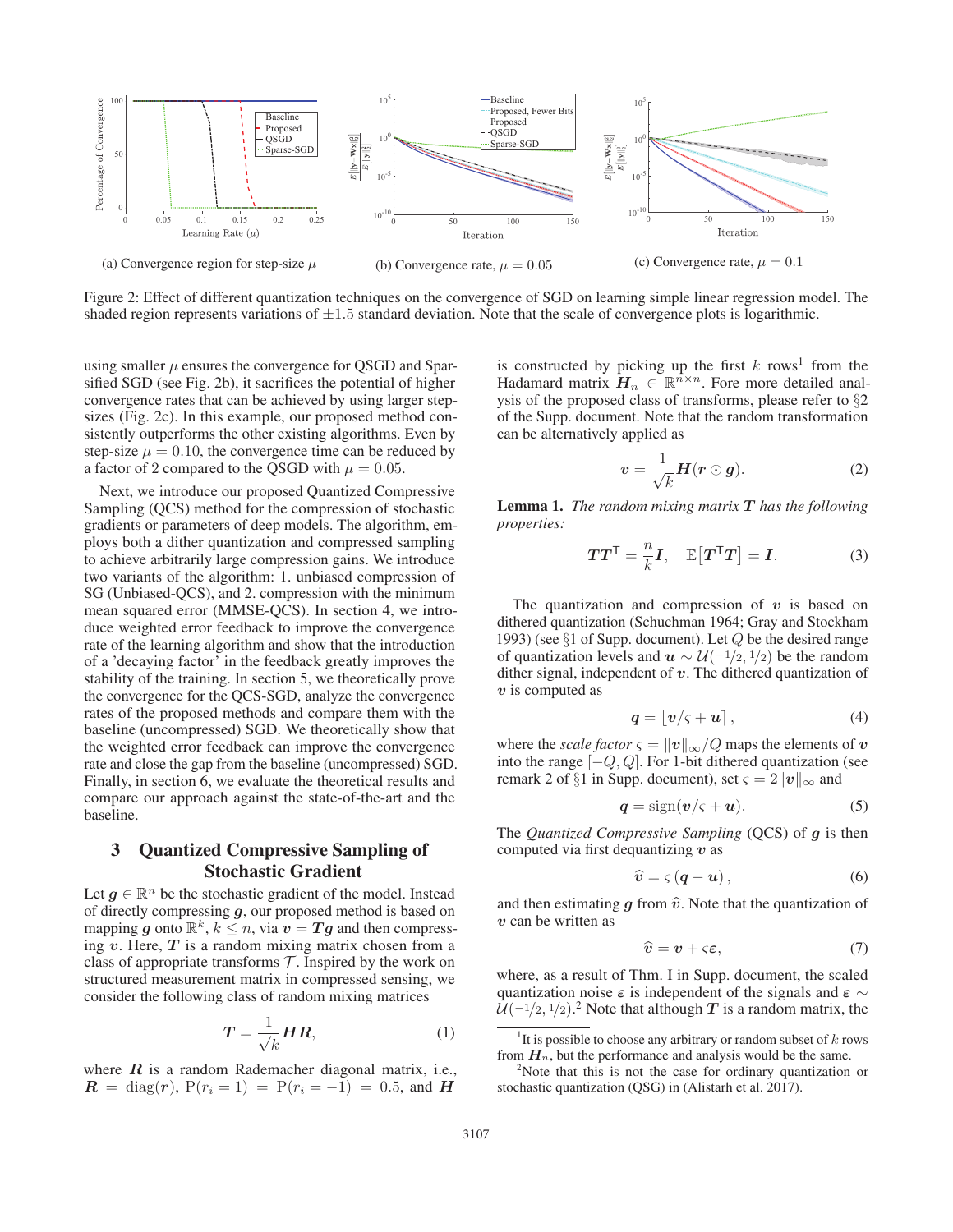server can reproduce it by using the same random number generators and seed numbers. We consider two different criteria for reconstructing *g*; 1) minimizing the mean squared error  $\mathbb{E} \left[ \|\boldsymbol{g} - \hat{g}\|_2^2 \right]$  and 2) finding an unbiased estimator. To have simple yet efficient estimation of  $\boldsymbol{a}$  from  $\hat{\boldsymbol{n}}$  we restrict have simple yet efficient estimation of *g* from  $\hat{v}$ , we restrict ourselves to the class of linear estimators given by ourselves to the class of linear estimators given by

$$
\hat{g} = \alpha T^{\mathsf{T}} \hat{v},\tag{8}
$$

 $\hat{g} = \alpha T^{\mathsf{T}} \hat{v},$ (8)<br>where  $\alpha$  is a scalar which may depend on  $\varsigma$  but is independent of *g*.

*Remark* 1. Note that  $\hat{g}$  lies in the subspace of  $\mathbb{R}^n$  spanned by the rows of  $T$ . Therefore, if  $T$  was deterministic, the gradients would always be projected into a fixed k-dimensional subspace of  $\mathbb{R}^n$ , preventing the training algorithm to converge in general. The randomness added to *T* makes these subspaces change at each iteration of training, helping the training algorithm to explore 'almost' all directions in  $\mathbb{R}^n$  in  $\mathcal{O}(\frac{n}{k})$  iterations (see Supp. document).

#### Unbiased Estimator

We constraint the reconstruction matrix such that the resulting quantizer be unbiased,  $\mathbb{E}[\hat{g}] = g$ , for any arbitrary g. Using Lemma 1, it can be easily verified that for an *unbiased QCS*, the reconstruction matrix is given by

$$
\alpha = 1. \tag{9}
$$

The following theorem summarizes the properties of the proposed QCS.

**Theorem 2.** *The QCS with*  $\alpha = 1$  *is unbiased and has bounded variance error. More specifically, for an arbitrary*  $g \in \mathbb{R}^n$ , let  $\hat{g} = T^{\mathsf{T}}\hat{v}$  *be the QCS of*  $g$  *and*  $e = g - \hat{g}$ . Then,

P1. *The quantizer is unbiased, i.e.,*  $\mathbb{E}[e] = 0$ *.* 

P2. *The variance of error is bounded as*  $\mathbb{E} \left[ \|\boldsymbol{e}\|_2^2 \right] \leq \gamma \|\boldsymbol{g}\|_2^2$  where  $\gamma$  is a constant given by *where*  $\gamma$  *is a constant given by* 

$$
\gamma = \begin{cases} \frac{n}{k} - 1 + \frac{n}{4Q^2} \frac{\log(k)}{k-1} & k \ge 2\\ n - 1 & k = 1 \end{cases}
$$
(10)

Thm. 2 provides a trade-off between the number of transmission bits per value and the variance of QCS. Assuming that the overhead to transmit scale factor  $\varsigma$  is negligible, the total transmission bits would be  $k \log(2Q + 1)$  and hence the compression gain is

$$
gain = \frac{nb}{k \log_2(2Q+1)},
$$
\nwhere *b* is the number of bits used in representing each param-

eter (generally, in floating point computations  $b = 32$ ). For a fixed compression gain, minimizing (10) would result in the optimum number of quantization levels  $Q$  and  $k$ . Figure 3 shows the minimum achievable  $\gamma$  using the proposed unbiased QCS and compares it with QSG (Lemma 3.1 of (Alistarh et al. 2017)) and the *lower bound* of the expected compression gain of the unbiased sparsification (Wangni et al. 2018). Note that the compression gain of (Alistarh et al. 2017) is at most 32. As shown in the figure, the variance bound of our proposed unbiased QCS is orders of magnitude lower than both other approaches.



Figure 3: Variance bound  $\gamma$  vs. compression gain.

#### Minimum Mean Squared Error Estimator

In *MMSE-QCS*, the objective is finding the reconstruction matrix such that  $\mathbb{E}[\|\hat{g} - g\|_2^2]$  is minimized. However the quantizer is not necessarily unbiased. In this case, the reconquantizer is not necessarily unbiased. In this case, the reconstruction matrix is given by setting

$$
\alpha = \frac{1}{\gamma + 1},\tag{12}
$$

where  $\gamma$  is as in (10).

**Lemma 3.** *For an arbitrary*  $g \in \mathbb{R}^n$ *, let*  $\hat{g} = \alpha T^T \hat{v}$  *be the QCS of g and*  $e = g - \hat{g}$ *. Then, for*  $\alpha$  *given by* (12)*, we have* 

$$
\mathbb{E}\left[\|e\|_2^2\right] \le (1-\alpha) \|g\|_2^2. \tag{13}
$$

Algorithm 1 summarizes the proposed quantization and reconstruction for Unbiased-QCS and MMSE-QCS. Note that both QUANTIZE and DEQUATNIZE functions generate the same random Rademacher and uniform sequences via utilizing identical random number generation algorithms with the same seed values.

|  |  |  |  | <b>Algorithm 1 Quantized Compressive Sampling of SG</b> |
|--|--|--|--|---------------------------------------------------------|
|--|--|--|--|---------------------------------------------------------|

1: **function** QUANTIZE( $g$ ,  $H$ ,  $Q$ )<br>2: Generate random Rademac 2: Generate random Rademacher vector *r*.<br>3: Generate random dither  $u \sim \mathcal{U}(-1/2, 1/2)$ 3: Generate random dither  $u \sim \mathcal{U}(-1/2, 1/2)$ .<br>4:  $v \leftarrow \frac{1}{\sqrt{r}} H(r \odot q)$ 4:  $v \leftarrow \frac{1}{\sqrt{k}} H(r \odot g)$ 5:  $\varsigma \leftarrow ||v||_{\infty}/Q$ <br>6:  $q \leftarrow |v/\varsigma + v$ 6:  $q \leftarrow \lfloor v/\varsigma + u \rfloor$ <br>7: **return** *a* and  $\varsigma$ **return** *q* and  $\varsigma$ 8: **function** DEQUANTIZE $(q, \varsigma, H)$ <br>9: Set  $\alpha$ .  $\triangleright$  via (9) or (12) 10: Reproduce random Rademacher vector *r*.<br>11: Reproduce random dither  $u \sim \mathcal{U}(-1/2, 1/2)$ 11: Reproduce random dither  $u \sim \mathcal{U}(-1/2, 1/2)$ .<br>12:  $\hat{v} = \varsigma (q - u)$ 12:  $\hat{v} = \varsigma (q - u)$ <br>13:  $\hat{q} = \frac{\alpha}{\varsigma} r \odot (H - u)$ 13:  $\hat{g} = \frac{\alpha}{\sqrt{k}} \hat{r} \odot (\hat{H}^{\mathsf{T}} \hat{v})$ 14: **return**  $\hat{q}$ 

# 4 Weighted Error Feedback

Application of quantization or sparsification techniques in deep learning may introduce two major issues:  $(i)$  increase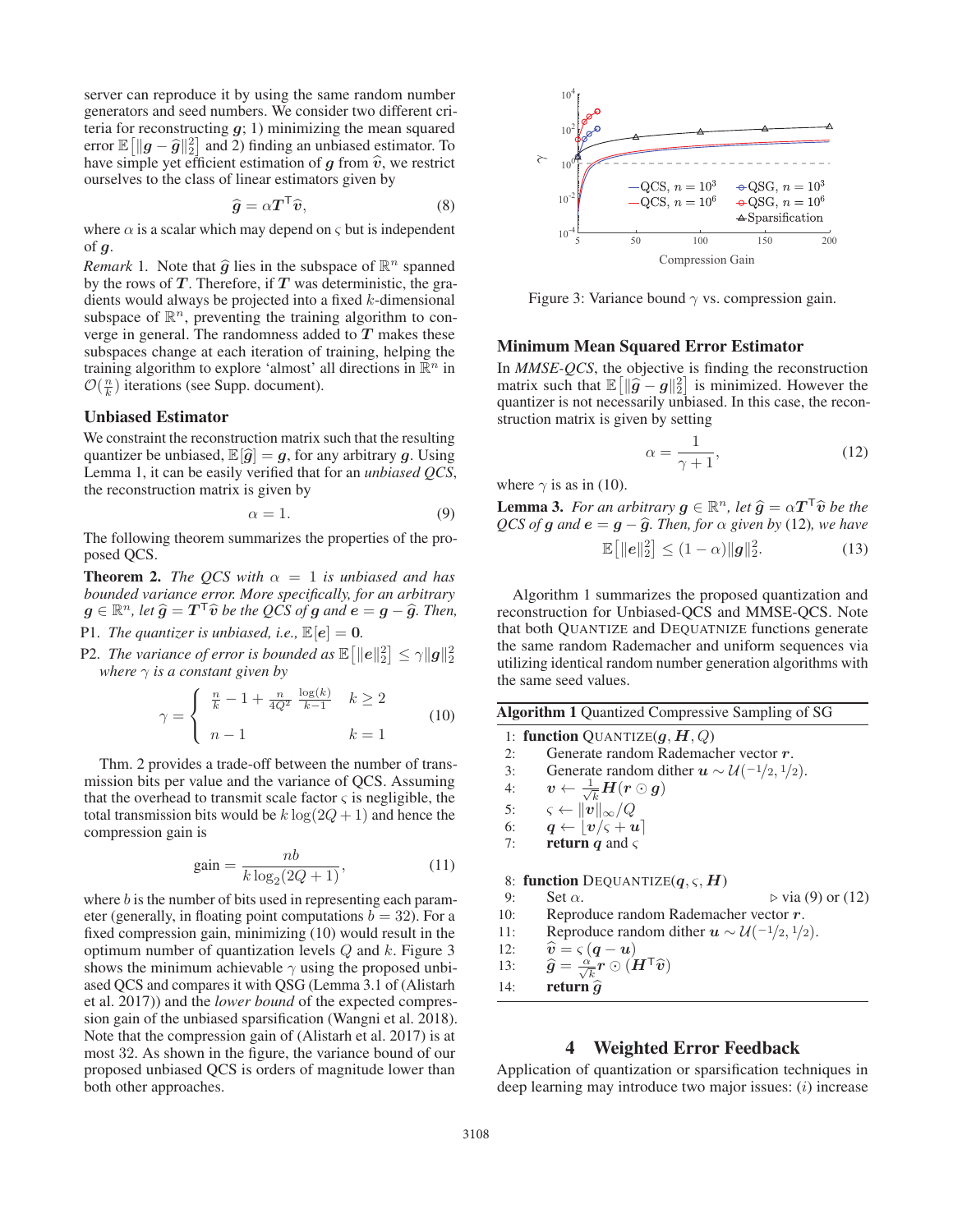in the variance of the aggregated gradients, and  $(ii)$  insertion of a bias to the stochastic gradient. These may degrade the convergence speed or even cause the learning algorithm fail to converge. A key component in tackling both of these issues is aggregating the compression residuals (i.e., quantization or sparsification errors) and carrying forward to the next minibatch. This ensures that the true values of SG are eventually applied to the parameters of the deep model, although it may take several transmissions, i.e., it resembles stale (partial) gradient updates. Exploiting such a feedback can speed up the convergence rate or ensure the convergence of the learning algorithms such as stochastic gradient descents even in the presence of (biased) gradient compression (Stich, Cordonnier, and Jaggi 2018; Wu et al. 2018; Karimireddy et al. 2019).

Since adding quantization error from previous steps can potentially increase the overall variance of SG and the staleness of the gradients, we add a forgetting factor  $\beta$  in the error feedback which is a crucial part in bounding the variance of error feedback as we will show next. Let  $r_t$  be the running compression residue at the t-th iteration, with  $r_0 = 0$ , and  $COMPRESS(\cdot)$  denote quantizing and then dequantizing using Alg. 1. At the  $t$ -th iteration of training, the compression and residue update would be computed as

$$
z_t \leftarrow g_t + \beta r_t \tag{14a}
$$
\n
$$
\widehat{z}_t \leftarrow \text{C}\text{C}\text{C}\text{C}\text{C}\text{C}\text{C}\text{C} \tag{14b}
$$

$$
\hat{z}_t \leftarrow \text{COMPRESS}(z_t) \tag{14b}
$$

$$
e_t \leftarrow z_t - \hat{z}_t \tag{14c}
$$

$$
r_{t+1} \leftarrow (1 - \beta)r_t + e_t \tag{14d}
$$

and the parameters of the model are updated using  $\hat{z}_t$  instead<br>of SG  $a_t$ . The next lemma states the sufficient conditions on of SG *g*<sup>t</sup>. The next lemma states the sufficient conditions on  $β$  for the residual signal  $r_t$  be  $\ell_2$  bounded in expectation.

**Lemma 4.** Assume that the SGs are  $\ell_2$  bounded, i.e.,  $\mathbb{E}\left[\|\boldsymbol{g}\|_2^2\right] \leq B$ . Then,  $\mathbb{E}\left[\|\boldsymbol{r}_t\|_2^2\right] \leq \eta B$ , where

• *for Unbiased-QCS and all*  $0 < \beta < \min(1, 2/(1 + \gamma))$ ,

$$
\eta = \frac{\gamma}{1 - ((1 - \beta)^2 + \beta^2 \gamma)}.
$$
\n• For MMSE-OCS and  $0 < \beta < 1$ . (15)

$$
\eta = \frac{\gamma}{(\sqrt{\gamma + 1 - (1 - \beta)^2} - \sqrt{\gamma})^2}.
$$
 (16)

Note that for Unbiased-QCS, since  $\gamma$  might be greater than 1, the residual signal's magnitude may become unbounded for  $\beta = 1$  (i.e., the traditional error feedback method), and hence the learning algorithm would not converge with error feedback. On the other hand, in MMSE-QCS all values of  $0 \leq \beta \leq 1$  are viable choices for convergence with the error feedback.

*Remark* 2. We can choose  $\beta$  to minimize the upper bound on the  $\ell_2$  norm of the residual signal. In this case, the optimum values of  $\beta$  and the corresponding upper bound  $\eta$  for Unbiased-QCS and MMSE-QCS are given by (17) and (18), respectively;

$$
\beta_u^* = \frac{1}{\gamma + 1}, \quad \eta_u^* = \gamma(\gamma + 1)
$$
 (17)

$$
\beta_m^* = 1, \qquad \eta_m^* = \frac{\gamma}{\left(\sqrt{\gamma + 1} - \sqrt{\gamma}\right)^2}.\tag{18}
$$

Moreover, as it can be easily verified,  $\eta_u^* < \eta_m^*$ . Hence, the *theoretical* upper bound for the magnitude of the residual signal in Unbiased-QCS with weighted error feedback is smaller than MMSE-QCS.

*Remark* 3*.* Using Lemma 3 of (Karimireddy et al. 2019), by simple derivations and noting that  $\delta$  in their notation is the same as  $1/(\gamma + 1)$  for MMSE-QCS, we realize that the upper bound in (Karimireddy et al. 2019) equals to  $\eta_k = 4\gamma(\gamma + 1)$ which can be easily verified that it is larger than  $\eta_m^*$  derived here.

## 5 Convergence Analysis

In this section, we show the convergence of the proposed SG compression algorithms with and without error feedback. In our analysis, we consider the gradient descent algorithm with the compressed stochastic gradients and we make the following assumptions;

Assumption 1. *The loss function is Lipschitz-smooth, i.e., there exists a constant* L *such that for all*  $w_1$  *and*  $w_2$ 

$$
\|\nabla f(\boldsymbol{w}_1) - \nabla f(\boldsymbol{w}_2)\|_2 \leq L \|\boldsymbol{w}_1 - \boldsymbol{w}_2\|_2.
$$
 (19)

**Assumption 2.** *The stochastic gradients are*  $\ell_2$  *bounded in expectation, i.e.,* ∃B > 0 *such that*

$$
\mathbb{E}\left[\|g\|_2^2\right] \le B. \tag{20}
$$

*Remark* 4*.* Note that Assumption 2 can be relaxed to have bounded variance SG, i.e.,  $\mathbb{E}[\Vert \mathbf{g} - \nabla f \Vert_2^2] \leq \sigma^2$  for some constant  $\sigma$ . The analysis would be slightly more involved constant  $\sigma$ . The analysis would be slightly more involved, however the convergence results would be similar to the ones that are stated here (see supplementary document).

First, we consider training for  $T$  iterations of SGD with fixed step-size  $\mu$  using Unbiased-QCS and MMSE-QCS without any error feedback, i.e., at the t-th iteration, the parameters are updated as

$$
\boldsymbol{w}_{t+1} = \boldsymbol{w}_t - \mu \widehat{\boldsymbol{g}}_t, \tag{21}
$$

where  $\hat{g}_t$  is compressed SG from either Unbiased-QCS or MMSE-QCS.

**Lemma 5.** Let  $f^*$  be the minimum of objective function  $f(\cdot)$ . *Assuming* (19) *and* (20) *hold, in training with Unbiased-QCS, we get*

$$
\frac{1}{T}\sum_{t=0}^{T-1}\mathbb{E}\left[\|\nabla f(\boldsymbol{w}_t)\|_2^2\right] \le \frac{f(\boldsymbol{w}_0)-f^*}{T\mu} + \frac{L}{2}\mu(1+\gamma)B.
$$

*Similarly, for MMSE-QCS we have*

$$
\frac{1}{T}\sum_{t=0}^{T-1}\mathbb{E}\big[\|\nabla f(\boldsymbol{w}_t)\|_2^2\big] \leq (1+\gamma)\frac{f(\boldsymbol{w}_0)-f^*}{T\mu}+\frac{L}{2}\mu B.
$$

*In both cases, by appropriate choice of step size, we can* √ *achieve* O(1/ T) *convergence rate*

$$
\min_{t} \mathbb{E}\left[\|\nabla f(\boldsymbol{w}_t)\|_2^2\right] \le \frac{f(\boldsymbol{w}_0) - f^* + \frac{L}{2}(1+\gamma)B}{\sqrt{T}}.\tag{22}
$$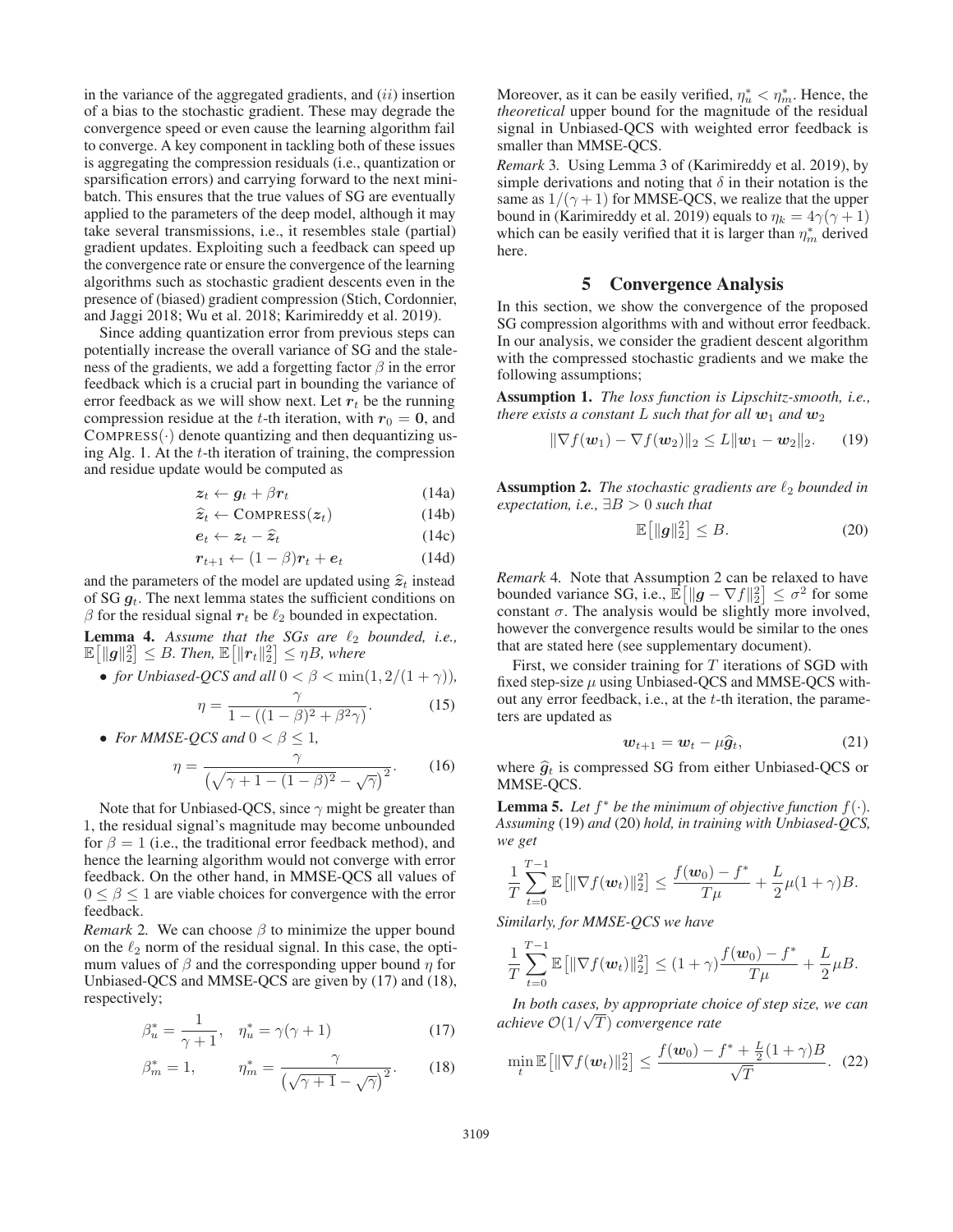Comparing the convergence rates of Unbiased-QCS and MMSE-QCS with that of the SGD with uncompressed gradients, we observe that both achieve asymptotically the same rate of convergence  $\mathcal{O}(1/\sqrt{T})$ , however the constant term in the rate is slightly larger due to the compression.

Next, we consider the effect of using weighted error feedback on the convergence of the training algorithm. At the t-th iteration of SGD learning algorithm with compressed gradients and weighted error feedback, the parameters are updated as

$$
z_t \leftarrow g_t + \beta r_t
$$
  
\n
$$
\hat{z}_t \leftarrow \text{COMPRESS}(z_t)
$$
  
\n
$$
e_t \leftarrow z_t - \hat{z}_t
$$
  
\n
$$
r_{t+1} \leftarrow (1 - \beta)r_t + e_t
$$
  
\n
$$
w_{t+1} \leftarrow w_t - \mu \hat{z}_t
$$

The following lemma proves the convergence of the training algorithm.

**Lemma 6.** Let  $f^*$  be the minimum of objective function  $f(\cdot)$ *and assume* (19) *and* (20) *hold. Then,*

$$
\frac{1}{T}\sum_{t=0}^{T-1} \mathbb{E} \left[ \|\nabla f(\boldsymbol{w}_t)\|_2^2 \right] \le \frac{f(\boldsymbol{w}_0) - f^*}{T\mu/2} + LB\left(\mu + 4L\eta\mu^2\right)
$$

*where* η *is given by* (15) *for Unbiased-QCS and by* (16) *for MMSE-QCS.*

With a slightly tighter analysis and setting  $\mu = \frac{\sqrt{1+\epsilon}}{\sqrt{T}}$  for arbitrary  $\epsilon > 0$ , we have

$$
\min_{t} \mathbb{E}\left[\|\nabla f(\boldsymbol{w}_{t})\|_{2}^{2}\right] \leq \frac{f(\boldsymbol{w}_{0}) - f^{*} + \frac{L}{2}B(1+\epsilon)}{\sqrt{T}} + L^{2}B\frac{(1+\epsilon)^{2}}{\sqrt{1+\epsilon} - 1}\frac{\eta}{T}.
$$
\n(23)

Comparing the convergence rates of (22) and (23) with that of SGD, we observe that the excess term in the convergence Figure 3 OD, we observe that the excess term in the convergence that the compression of SG are proportional to  $\gamma/\sqrt{T}$ and  $\eta/T$ , respectively, for training without and with feedback. When  $\gamma \ll 1$ ,  $\eta \approx \gamma$  and using error feedback dwarfs the effect of the compression on the convergence by an additional factor  $1/\sqrt{T}$ . On the other hand, for high compression gains and hence large  $\gamma$ , we have  $\eta \approx \gamma^2$ . Using error feedback reduces the term in (23) due to the compression of SG from  $\mathcal{O}(1/\sqrt{T})$  to  $\mathcal{O}(1/T)$ , resulting in faster diminishing of the extra term and closing the gap with the SGD.

## 6 Experiments and Discussions

Our experiments are divided into three parts. First, we evaluate the performance of the proposed quantization methods. Next, we investigate the execution time of training with the proposed quantizers and finally, we evaluate the performance of distributed learning using different number of workers and various quantization parameters. To evaluate our algorithms, we considered a fully connected neural network with hidden layers of sizes  $1000 - 300 - 100$  (herein, referred to as FC) and a Lenet-5 like convolutional network (LeCun et al. 1998)



Figure 4: Relative quantization error vs. accuracy of model during training of Lenet over MNIST. Shaded areas represent  $1\sigma$  variations.

over MNIST, a convolutional network on Cifar10 (referred to as CifarNet) and Alexnet (Krizhevsky, Sutskever, and Hinton 2012) over Imagenet database. We compare QCS-SG with various communication bit-rates against the baseline (no quantization of gradients), 1-bit quantization (Seide et al. 2014), QSG (Alistarh et al. 2017) and Sparse-SGD (Wangni et al. 2018). In most cases, the experiments were repeated 10-100 times to obtain reliable results for mean and variance of the behavior of the desired quantities.

In our implementation of QCS, we divided the gradients into partitions to reduce the complexity of the algorithm and improve its performance, similar to the approach suggested in (Alistarh et al. 2017). Depending on the size of each layer's parameters, the partition sizes were chosen to be a power of 2 or from the set {96, 100, 192, 200, 288, 320, 384}. For these choices, the Hadamard matrices are designed using Sylvester's, Payley's or Williamson's construction algorithm.

Quantizer Evaluation. To examine the effectiveness of the quantization scheme, we measured the relative quantization error, defined as  $\frac{\|g-\tilde{g}\|_2^2}{\|g\|_2^2}$ , for different models, datasets<br>and with different number of quantization layels. Figure 4 and with different number of quantization levels. Figure 4 compares the relative quantization error of Unbiased-QCS against QSG (Alistarh et al. 2017) during training of Lenet over MNIST for different compression gains. We have observed similar behavior with other models and at different compression gains. The results confirm our findings in Thm. 2 and theoretical comparisons in Fig. 3. It is worth noting that unlike QSG, the relative quantization error of QCS is highly concentrated around the mean value. This suggest that *training with QCS-SG is similar to training with unquantized SG corrupted by a (Gaussian) noise with fixed signal to noise ratio.*

Processing Time. We measured the required time to compute and quantize the gradients for processing 100 batches of training data using different batch-sizes (not accounting for loading data from HDD or communicating among workers) and compared with the baseline (no quantization), QSG and Sparse-SGD over a Titan Xp GPU. Figure 5 shows the results for different batch-sizes per worker. We note that although the compression gain of our proposed QCS can become arbitrarily large, its processing time is only slightly higher that QSG and much lower than the random sparsification (Wangni et al. 2018).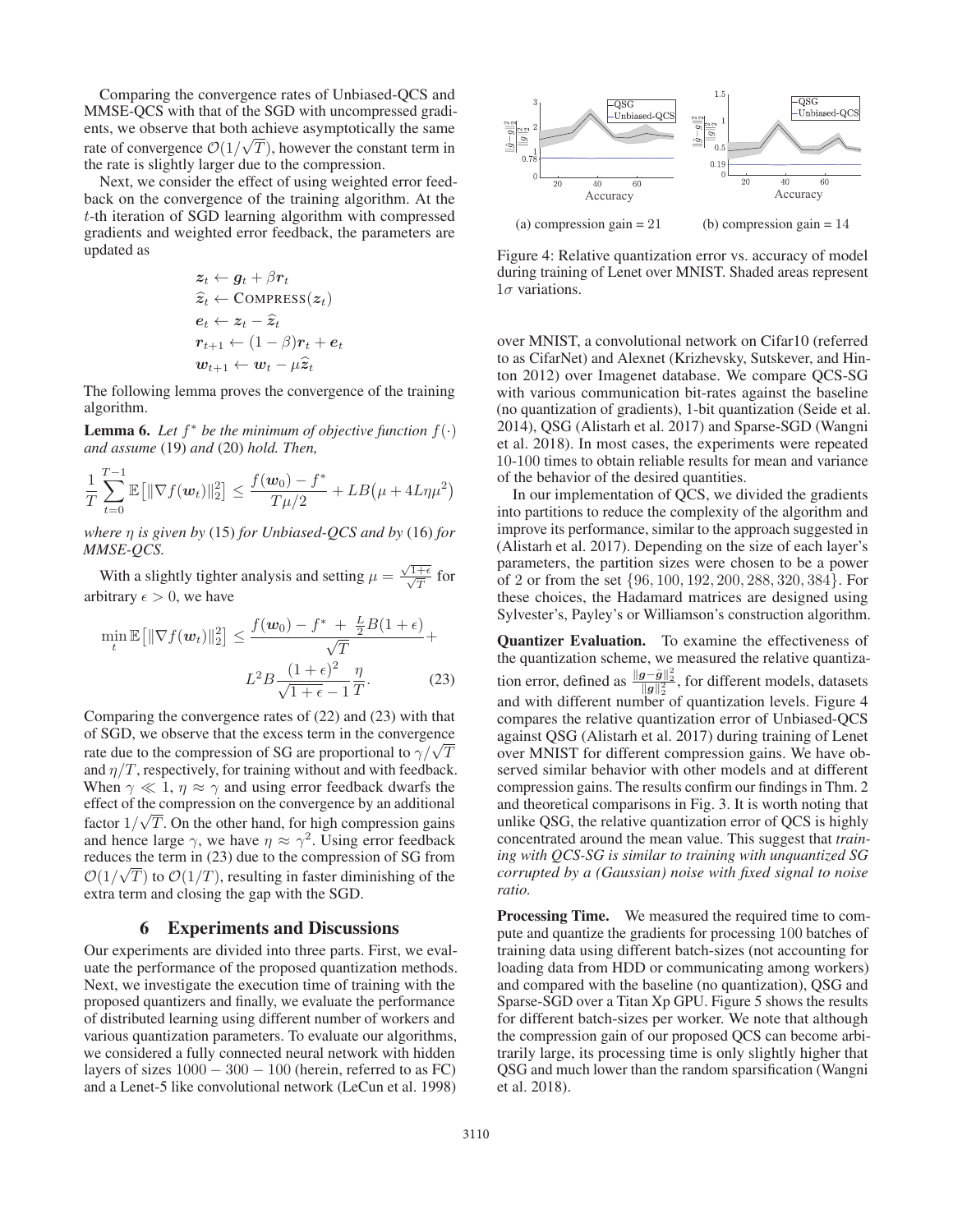

Figure 5: Time to process and compress SG for 100 batches

As an example, 100 iterations of decentralized distributed training of Alexnet with 4 workers, batchsize 128 per worker using Titan Xp GPUs connected via InfiniBand links would take approximately 22 seconds employing QCS with compression gain 100, compared to 27 seconds by QSG (compression gain of approximately 21), 42 seconds by Sparse-SGD (with compression gain of 100), and 55 seconds by Baseline (no SG compression), while centralized single node training with the same total batch-size takes approximately 90 seconds to execute.

It is worth noting that as the models become more complex and the number of parameters increases, the overhead of applying transforms to the partitions of SG, which have small size  $d < 500$ , becomes negligible relative to the computational complexity of the backpropagation algorithm. Hence, the more desirable properties of QCS and its relatively negligible overhead compared to QSG and other quantization or sparsification methods make QCS a favorable choice for distributed learning of large deep models.

Performance in Distributed Deep Learning. We evaluate the convergence and the number of communication bits in a distributed learning system with different number of workers. In our simulations, the batch-size per worker is fixed at 128. Hence, by increasing the number of workers, the effective total batch-size increases. Although it is possible to evaluate the performance of the quantization and compression schemes in both synchronous and asynchronous settings, here we assume that the workers and server are synchronous. The main reason for such a setting is to cancel-out the performance degradation (in terms of training accuracy or speed) that may be caused by the stale gradients in asynchronous updates, and to solely investigate the effect of the quantization/compression algorithms.

We consider two different settings: QCS-1 achieves compression gain of approximately 32 by optimally setting  $k$ and Q (see Thm. 2 and the discussion after), and in QCS- $2 k = n$  and  $Q = 1$ . Hence, QCS-2 achieves the same compression gain as QSG. We evaluate the performance of distributed training using the proposed compression method with both stochastic gradient descent and Adam learning algorithms. We use initial learning rate of 0.05 for SGD and 0.001 for Adam, both using a decay rate of 0.99 per epoch. Figure 6 shows the accuracy of the final trained model vs different number of workers for FC and Lenet models, using QCS-1 and QCS-2 and compares them with the baseline. Moreover, in Figures 7 and 8, we have compared the



Figure 6: Accuracy of distributed training vs number of workers, using SGD learning algorithm

convergence rate of QCS w.r.t. baseline (no quantization) for different settings. It is interesting to note that QCS improves the convergence rate of the training as well as the final accuracy in some occasions compared to the baseline (no quantization). We believe this is mainly due to the characteristics of the quantization noise. Since the noise from the QCS behaves similar to a (Gaussian) noise with fixed signal to noise ratio, our method is likely to result in a better convergence property than the aforementioned techniques for complex training data (Neelakantan et al. 2015; Noh et al. 2017).



Figure 7: Convergence rate of distributed training of FC and Lenet models, 4 workers with SGD learning algorithm



Figure 8: Convergence rate of distributed training of CifarNet, 4 workers with Adam learning algorithm

#### Acknowledgments

This material is based upon work supported by the National Science Foundation under Grant Number CPS-1837369 and by Sony Inc. under the Sony Faculty Research Award.